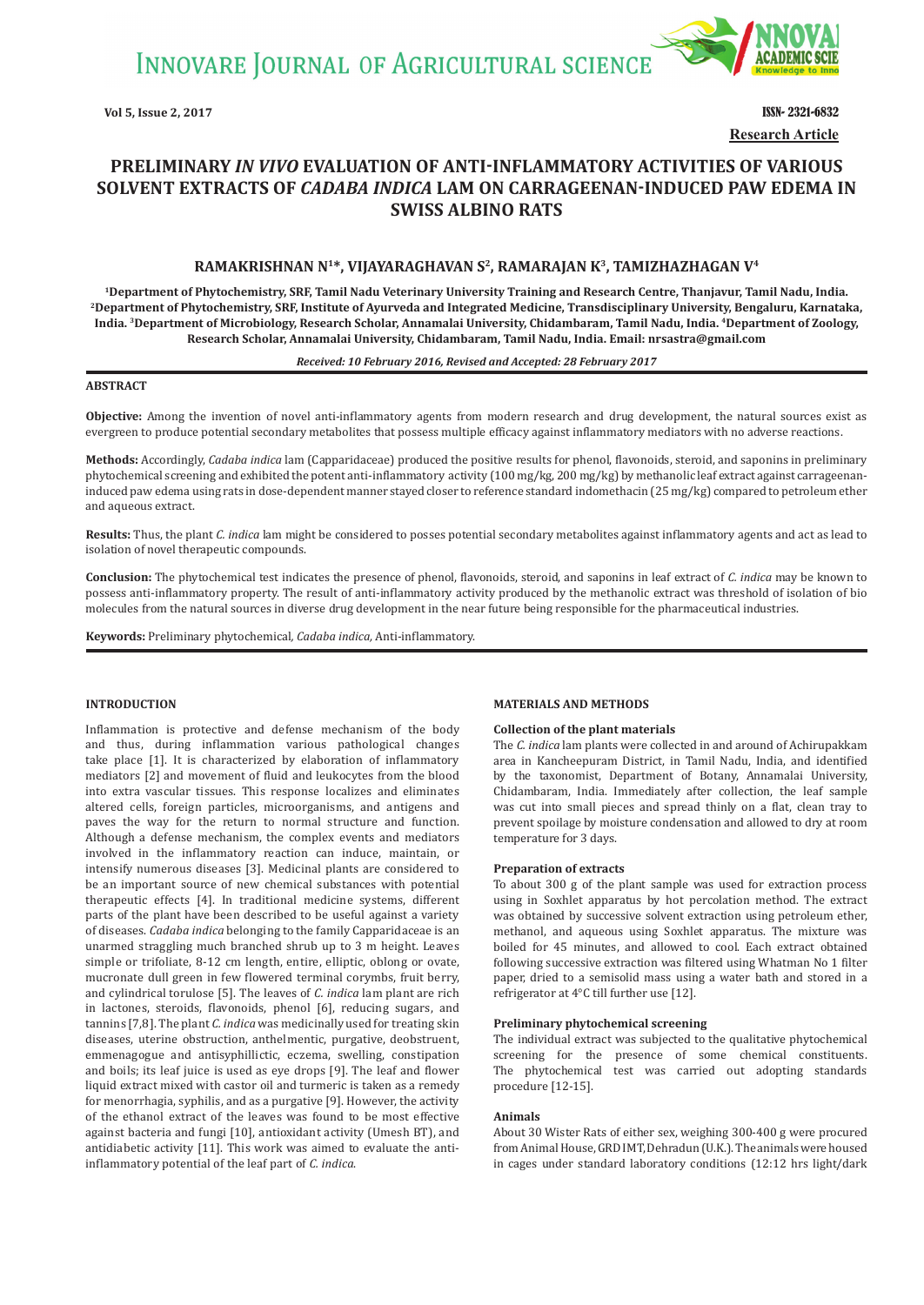cycle at 25±2°C). They had free access to standard commercial diet and water. The animals were divided into 6 groups of 5 each. The 1<sup>st</sup> group served as the control group, the  $2<sup>nd</sup>$ ,  $3<sup>rd</sup>$ ,  $4<sup>th</sup>$ , and  $5<sup>th</sup>$  groups were used as test groups, and the  $6<sup>th</sup>$  group was the standard group [16].

### **Acute toxicity test**

The acute oral toxicity study [17] was conducted as per the guideline set by the Organization for Economic Cooperation and Development guidelines 425 received from the Committee for the Purpose of Control and Supervision of Experiments on Animals.

#### **Anti-inflammatory activity**

The anti-inflammatory activity of the extract was evaluated in Sprague-Dawley males rats in 6 groups of 6 animals per group for each dose

**Table 1: Preliminary phytochemical screening**

| Phytoconstituents | <b>Aqueous</b><br>extract | <b>Methanol</b><br>extract | Petroleum ether<br>extract |
|-------------------|---------------------------|----------------------------|----------------------------|
| Phenol            | +                         | +                          |                            |
| Flavonoid         | +                         | +                          | ÷                          |
| Saponin           | $\ddot{}$                 | $\ddot{}$                  |                            |
| Steroid           |                           | +                          |                            |
| Alkaloid          |                           |                            |                            |
| Tannin            |                           |                            |                            |
| Protein           |                           | +                          |                            |
| Glycosides        |                           |                            |                            |
| Carbohydrates     |                           |                            |                            |
| Volatile oil      |                           |                            |                            |

+: Indicates presence, -: Indicates absence

# **Table 2: Acute toxicity test for the extracts of** *C. indica* **Lam**

| Parameters            | <b>Aqueous</b><br>extract | Methanol<br>extract | Petroleum<br>ether extract |  |
|-----------------------|---------------------------|---------------------|----------------------------|--|
| Species and           |                           |                     |                            |  |
| strain                |                           |                     |                            |  |
| Number of             | 12                        | 12                  | 12                         |  |
| animals               |                           |                     |                            |  |
| Sex                   | Male                      | Male                | Male                       |  |
| Number of             | $3(n=4)$                  | $3(n=4)$            | $3(n=4)$                   |  |
| groups                |                           |                     |                            |  |
| Route of              | 0ral                      | <b>Oral</b>         | Oral                       |  |
| administration        |                           |                     |                            |  |
| Formulation           | Freeze dried              | Freeze dried        | Freeze dried               |  |
| Dose                  | 1250, 2500,               | 1250, 2500,         | 1250, 2500,                |  |
| administered          | 5000                      | 5000                | 5000                       |  |
| (mg/kg)               |                           |                     |                            |  |
| Period of             | 48 hrs                    | 48 hrs              | 48 hrs                     |  |
| observation           |                           |                     |                            |  |
| Number of             | Nil                       | Nil                 | Nil                        |  |
| deaths                |                           |                     |                            |  |
| Approximate           | $>5000$ mg/kg             | $>5000$ mg/kg       | $>5000$ mg/kg              |  |
| $\mathrm{LD}_{_{50}}$ |                           |                     |                            |  |
| Signs of toxicity     | Nil                       | Nil                 | Nil                        |  |

*C. indica: Cadaba indica*, LD<sub>50</sub>: Lethal dose

according to the carrageenan-induced paw edema described by Dimo *et al*. [18]. The aqueous extract at doses of 100 and 200 mg/kg body weight were given to groups (3 and 4), respectively, the methanolic extract at doses of 100 and 200 mg/kg body weight were given to groups (5 and 6) petroleum ether extract at doses of 100 and 200 mg/kg body weight were given to groups (7 and 8), respectively, and were administered orally an hour before the subcutaneous injection of 0.1 ml of sterile normal saline solution of carrageenan  $1\%$  (w/v) into the sub planter region of the right hind paw. The control group, (2) received distilled water whiles the reference drug indomethacin 25.0 mg/kg was also given to group (1) before induction of edema (baseline). Paw volumes were measured using plethysmometer 30 minutes before administration of carrageenan and thereafter, readings were taken hourly until the 4<sup>th</sup> hr last plant extracts administration.

### **RESULTS AND DISCUSSION**

The lethal dose is >5000 mg/kg and may be classified as practically nontoxic and within the acceptable margin of safety (Hodge and Sterner scale) at the recommended dose. Thus, 1/50<sup>th</sup> and  $1/25$ <sup>th</sup> (i.e., 100 mg/kg and 200 mg/kg) were selected for the study.

Mean values of paw edema inhibition (%) after treatment with standard and solvent extracts. Values are significantly different from reference drug of indomethacin (p<0.05).

The preliminary phytochemical investigation of the extracts showed (Table 1 and Fig. 1) that phenol, flavonoids, saponins, steroids, etc., the major phytoconstituents were present in methanolic leaf extract of *C. indica* compared to petroleum ether and aqueous extract. The secondary metabolites such as saponins, steroids, and flavonoids were considered to be responsible for anti-inflammatory agents of natural products as reported by [19-21]. The  $LD_{50}$  value observed at the dose of above 5000mg/kg for all the three extracts as shown in the results (Table 2). The anti-inflammatory activity was demonstrated by three extracts may be attributed to the presence of phytochemicals. The extracts showed modest anti-inflammatory activity in a dosedependent manner as summarized in the results (Table 3). The results showed that the methanolic leaf extract of *C. indica* exhibited the highest percentage inhibition against carrageenan-induced paw edema in a dose-dependent manner, whereas petroleum ether leaf extract showed moderate result than the aqueous leaf extract.

#### **CONCLUSION**

The phytochemical test indicates the presence of phenol, flavonoids, steroid, and saponins in leaf extract of *C. indica* may be known to possess anti-inflammatory property. The result of anti-inflammatory activity produced by the methanolic extract was threshold of isolation of bio molecules from the natural sources in diverse drug development in the near future being responsible for the pharmaceutical industries.

#### **ACKNOWLEDGMENT**

We are also thankful to all authors whose works have been cited in this paper for the diverse literature that we have provided in the preparation of the manuscript. Veterinary University Training and

**Table 3: Anti‑inflammatory activity of leaf extracts of** *Cadaba indica***. (paw edema (%) inhibition)**

| Time in hrs | Control drug $25.0 \,\mathrm{mg/kg}$ | Aqueous extract (mg/kg) |       | Methanol extract (mg/kg) |       | Petroleum ether (mg/kg) |       |
|-------------|--------------------------------------|-------------------------|-------|--------------------------|-------|-------------------------|-------|
|             | indomethacin                         | 100                     | 200   | 100                      | 200   | 100                     | 200   |
|             | 60.15                                | 10.23                   | 18.23 | 25.17                    | 36.52 | 22.36                   | 31.98 |
|             | 64.85                                | 17.02                   | 25.74 | 33.28                    | 41.05 | 30.15                   | 37.58 |
| 3           | 69.24                                | 24.91                   | 34.18 | 41.98                    | 52.01 | 36.97                   | 41.26 |
| 4           | 73.65                                | 31.47                   | 40.32 | 48.63                    | 57.09 | 42.01                   | 48.23 |
|             | 76.21                                | 38.14                   | 46.25 | 51.38                    | 63.52 | 48.91                   | 55.97 |

*C. indica: Cadaba indica,* mean values of paw edema inhibition (%) after treatment with standard and solvent extracts. Values are significantly different from reference drug of indomethacin (p<0.05)